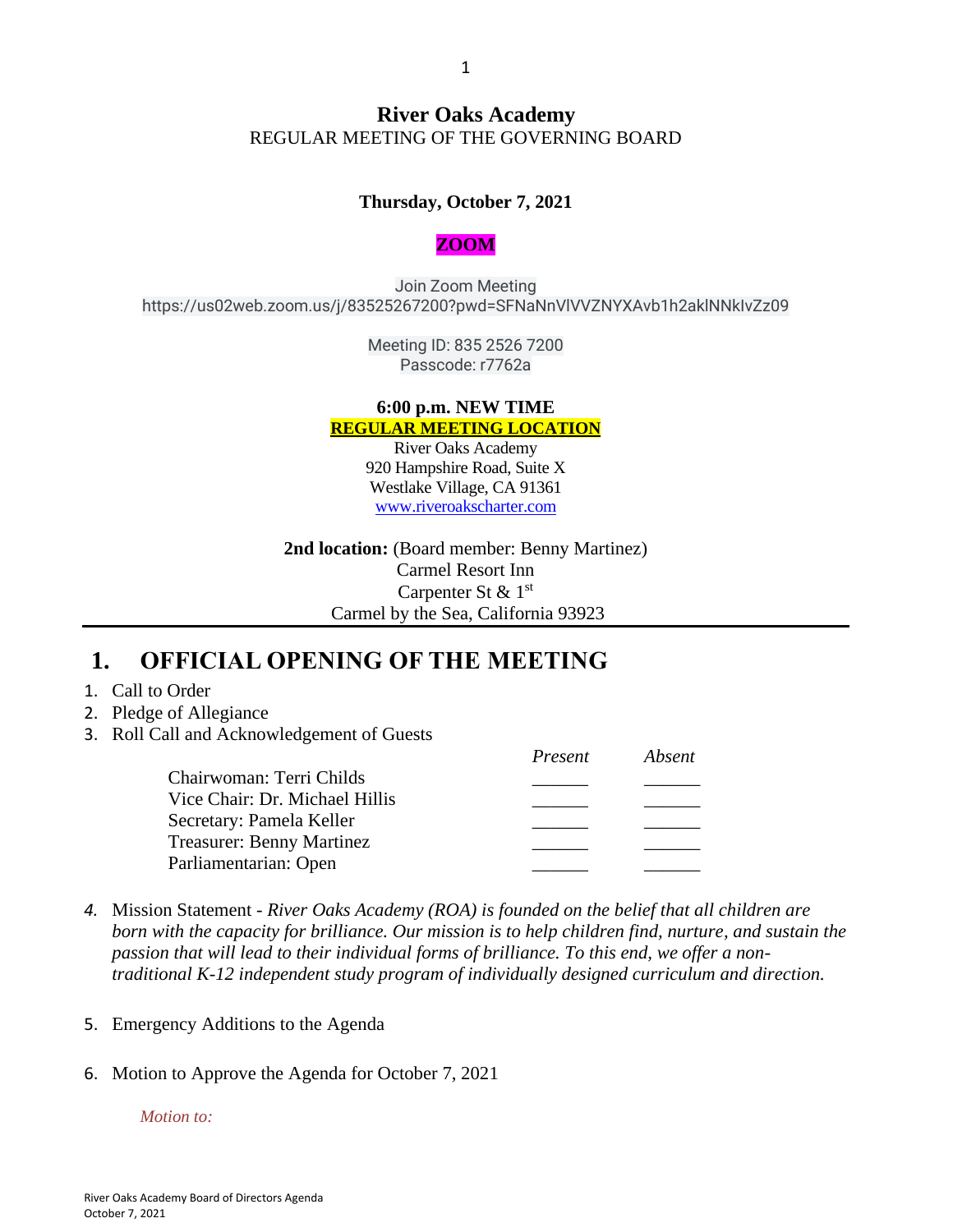*Made by: Motion is:*

### **2. ORGANIZATIONAL**

None

# **3. PUBLIC COMMENTS**

*Citizens who would like to address the Board on any item on the Agenda may do so now or when the President requests comments from the Public as the Board is considering the item. This portion of the Annual Board meeting is set aside for members of the audience to make comments or raise issues that are not specifically on the agenda. These presentations, both during open and agendized topics, are limited to three (3) minutes per presentation and the total time allotted to non-agenda items will not exceed fifteen (15) minutes.*

### **4. INFORMATION AND DISCUSSION ITEMS**

*These items are presented to the Board for information only and are not subject to action at this meeting. These items may be added to a future meeting for action by the Board.*

- 1. Budget Committee Informational (10 min)
- 2. Parent Advisory Council (PAC) Informational (10 min)
- 3. Teacher's Report Informational (10 min)
- 4. Oxnard Resource Center Report—Informational (10 min)
- 5. Student/Parent Report Informational (10 min)
- 6. Career Pathways Report Informational (10 min)
- 7. High School Guidance Counselor Report—Informational (10 min)

# **5. REPORTS**

- 1. Chairman's Report
- 2. Individual Board Member Report
- 3. Director's Report
- 4. Director's Report on Local Indicators for California DashBoard
- 5. BSA Report
- 6. VCOE Report

#### **6. CONSENT AGENDA ITEMS**

*Actions proposed for the Consent Agenda are items consistent with adopted policies and approved practices of River Oaks Academy and are deemed routine in nature. The Board will be asked to approve all of the Consent Agenda items by a single vote unless any member of the Board or the Public asks that an item be removed from the Consent Agenda and considered and discussed separately.*

- 1. Consideration to approve the Minutes for the September 2, 2021 Board Meeting.
- 2. Consideration to approve the ROA Financial Statement
- 3. Consideration to approve the ROA Board Report of Purchase Orders
- 4. Consideration to approve the ROA Board Report of Commercial Checks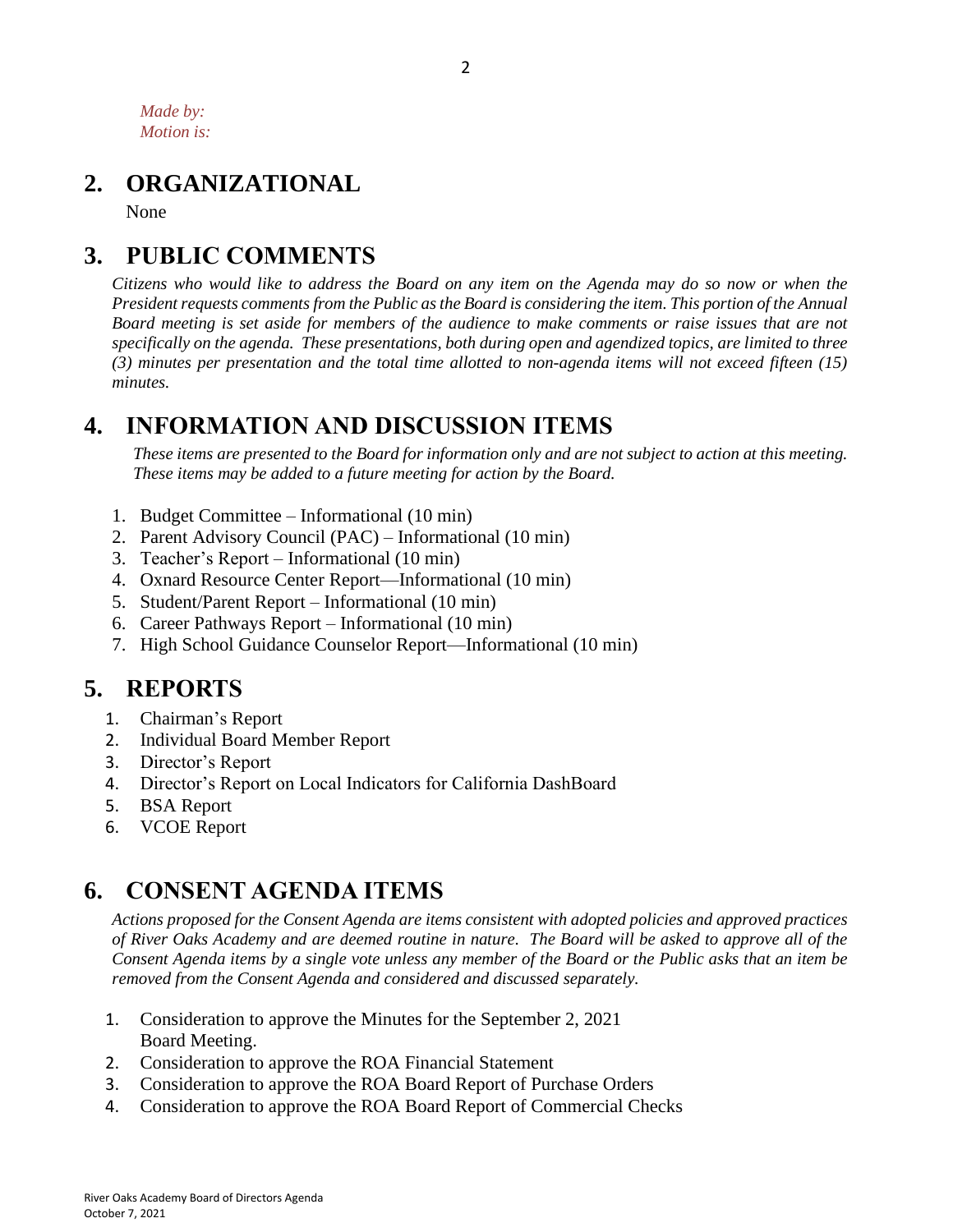### **7. ACTION ITEMS**

- 1. Review, Discussion, and Approval of Addendum B to the ROA Bylaws. Board Members new positions for the 2021-2022 school year and an updated list of Board Members.
	- a) As per the board discussion at the September 2, 2021 Board meeting, the Board's new positions were established for the 2021-2022 school year.

*Public Comments: Motion to: Made by: Motion is:*

2. Review, Discussion, and Approval of Vice-Chair Jennifer Daugherty's resignation of her Board Position #2 as per her resignation email, dated September 1, 2021.

*Public Comments: Motion to: Made by: Motion is:*

- 3. Review, Discussion, and Approval of Mrs. Carrie Van Acker, who was nominated by ROA parents for Board Position #2, which is a parent nominated and board approved position per the ROA Bylaws.
	- a) Board Position #2 is a parent nominated position that needs to be Board approved. This position has been recently vacated. See Action Item # 2.

*Public Comments: Motion to: Made by: Motion is:*

- 4. Review, Discussion, and Approval to renew our subscription to Mango Languages for 10/1/2021-9/30/2022; not to exceed: \$1,653.75
	- a) We use Mango Languages as one of our platforms to allow students to learn a language.

*Public Comments: Motion to: Made by: Motion is:*

5. Review, Discussion, and Approval to enhance our WiFi support throughout our Westlake facility and to purchase 11 Ubiquity Professional level access points; not to exceed: \$5,500.00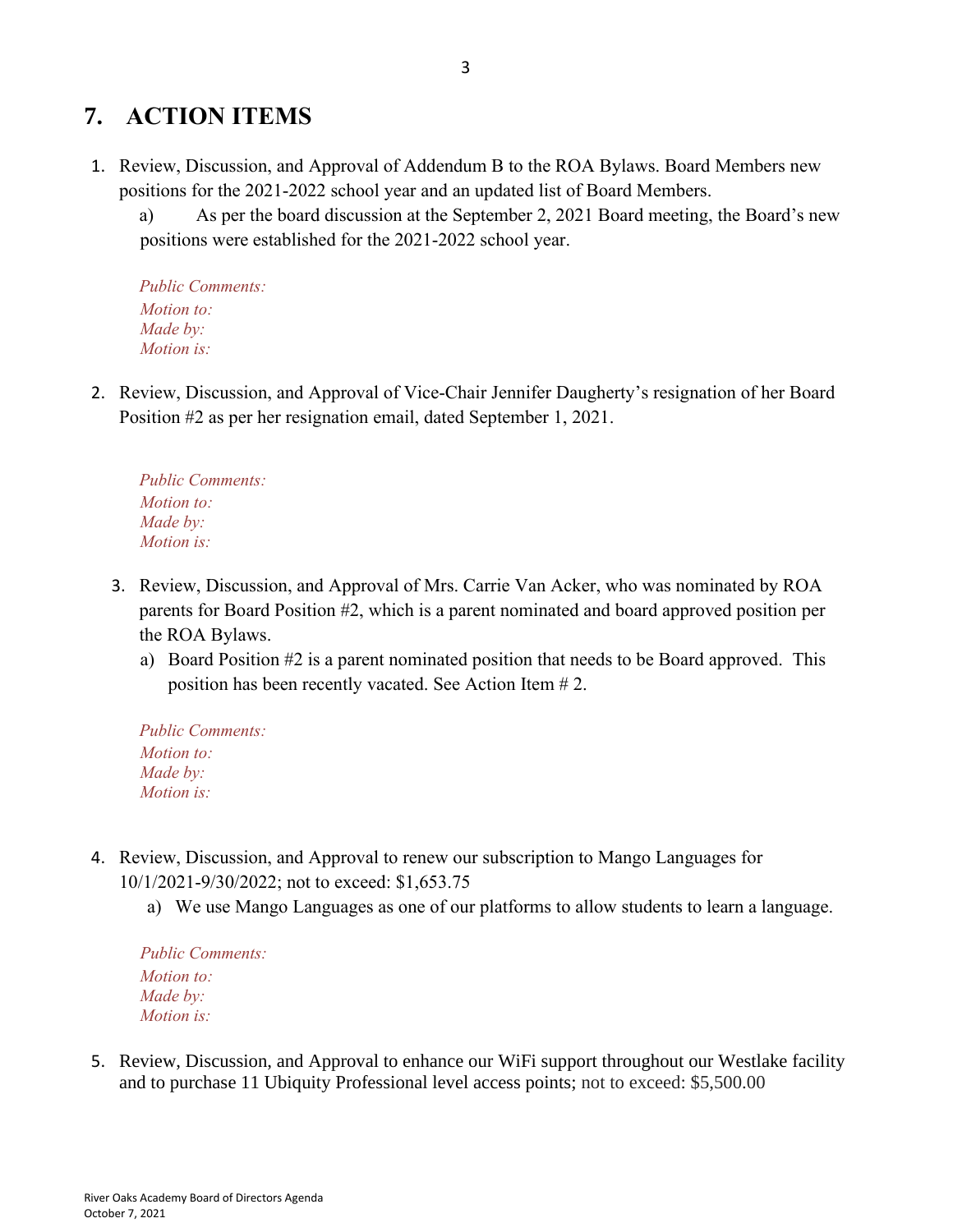b) These access points help strengthen our WiFi network throughout our facility. Due to excessive use and aging equipment, we had very spotty reception, which is not conducive to teaching virtually.

```
Public Comments:
Motion to:
Made by:
Motion is:
```
- 6. Review, Discussion, and Approval of the following policies:
	- a) COVID-19 Employee Proof of Vaccination & Testing Policy
		- (1) to ensure compliance with the California "State Public Health Officer Order of August 11, 2021"
	- b) Revised Promotion Policy
		- (1) This policy has been revised by our legal team at YMC to reflect the concerns that were expressed at the September board meeting and has added language to reflect that
	- c) Revised Independent Study Policy
		- (1) Our legal team revised this policy again to reflect the "clean-up" language in AB167. This policy is now fully updated and reflects the language in both, AB130 and 167 as per our legal team at YMC

*Public Comments: Motion to: Made by: Motion is:*

7. Review, Discussion, and Ratification of the following added Education Facilitator position:

212200059 Educational Facilitator #25

*Public Comments: Motion to: Made by: Motion is*

- 8. Review, Discussion, and Approval of the revised agreement for OT services provided through our SELPA. The new agreement is not to exceed: \$16,320, which is an additional \$4,080 from the previously approved contract.
	- c) The VC SELPA is providing the OT service provider for ROA students who have OT services on their IEPs. While we anticipated the hours based on last year's needs, we realized that we have more students requiring OT services and needed to increase the contracted hours, so the SELPA would have a provider available to render them. The